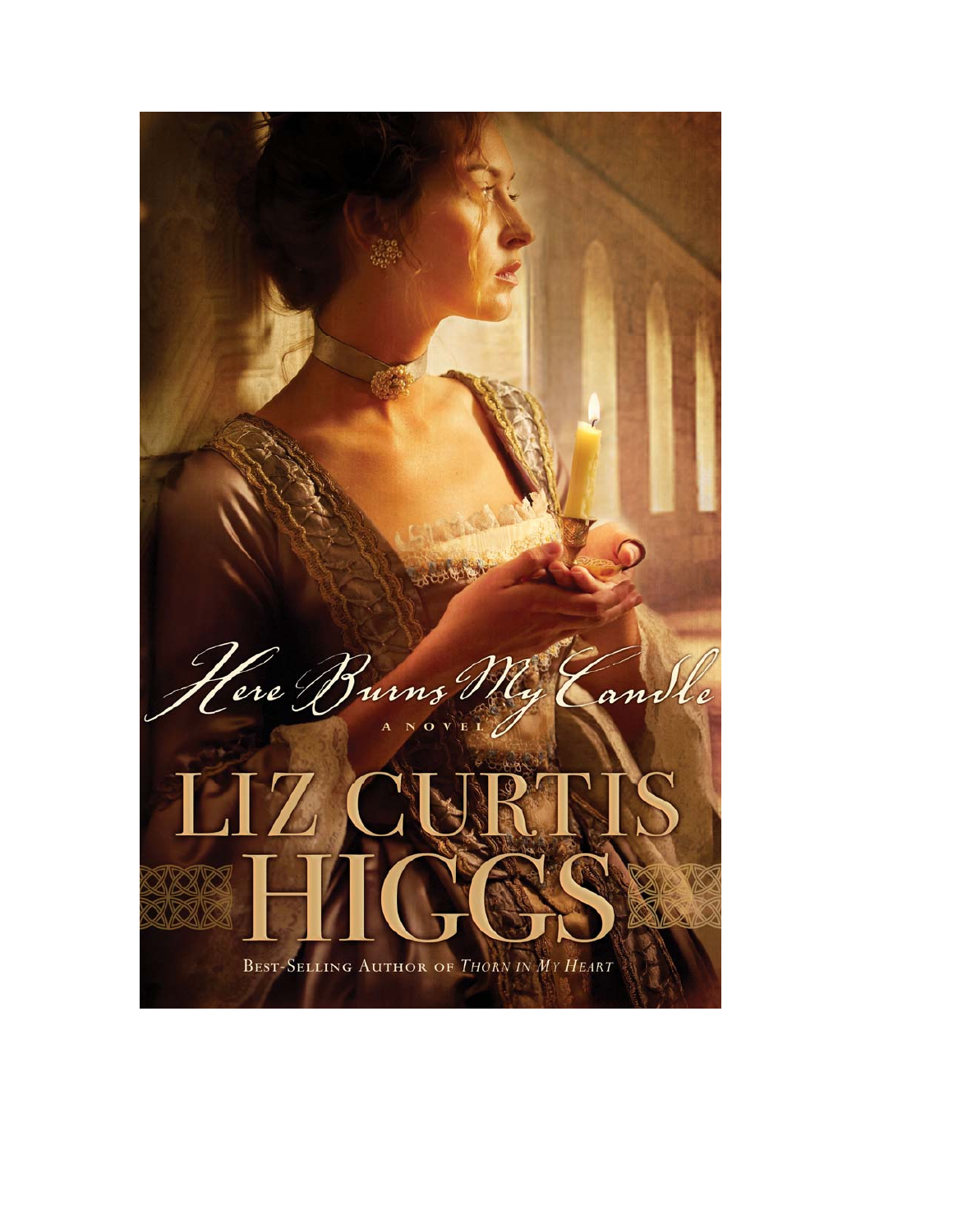Here Burns My Camble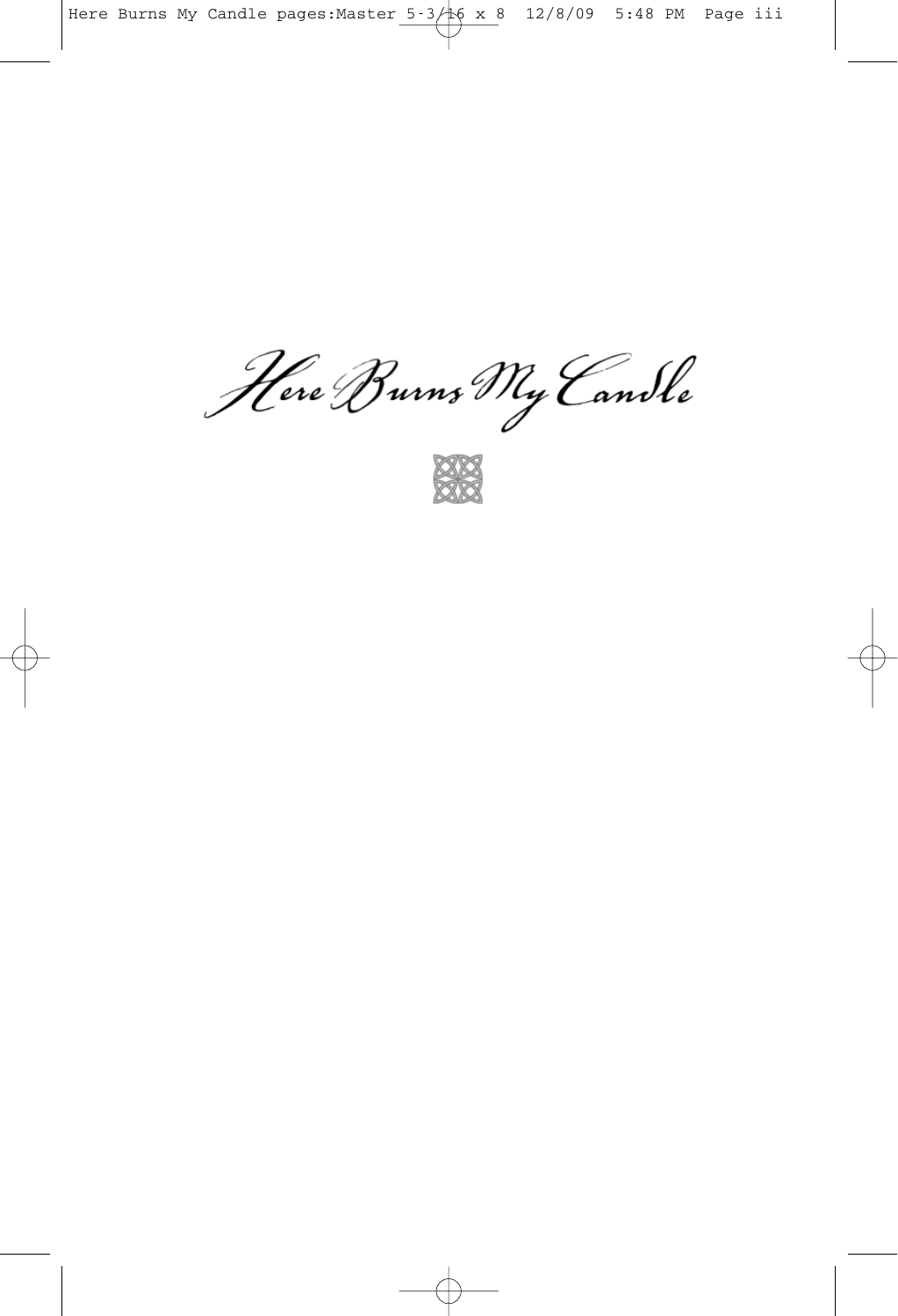#### **OTHER BOOKS BY LIZ CURTIS HIGGS**

HISTORICAL FICTION *Thorn in My Heart Fair Is the Rose Whence Came a Prince Grace in Thine Eyes*

CONTEMPORARY FICTION *Mixed Signals Bookends*

**NONFICTION** 

*Bad Girls of the Bible Really Bad Girls of the Bible Unveiling Mary Magdalene Slightly Bad Girls of the Bible Rise and Shine Embrace Grace My Heart's in the Lowlands*

CHILDREN'S *The Parable of the Lily The Sunflower Parable The Pumpkin Patch Parable The Pine Tree Parable Go Away, Dark Night*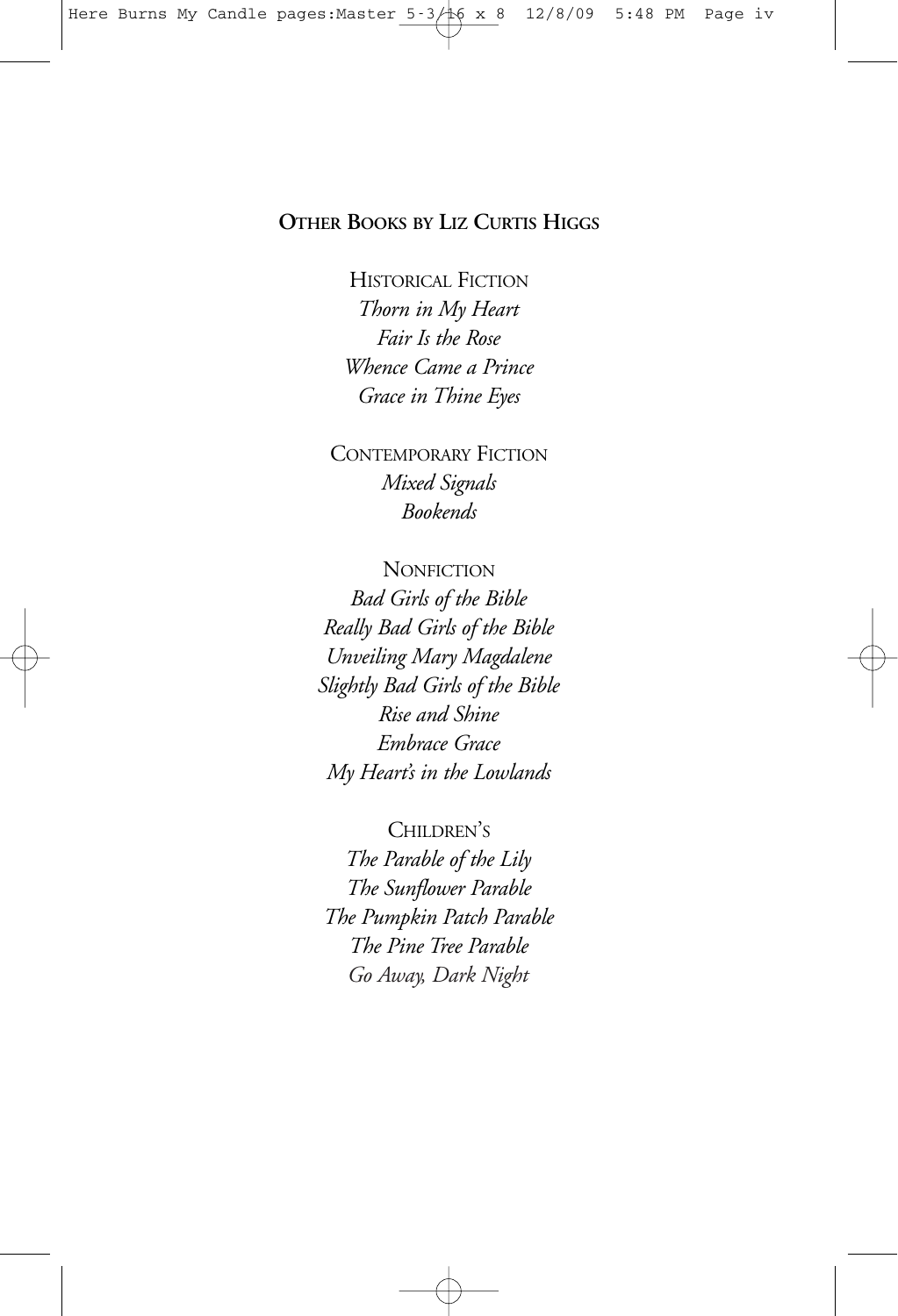Here Burns My Camble



# **LIZ CURTIS HIGGS**

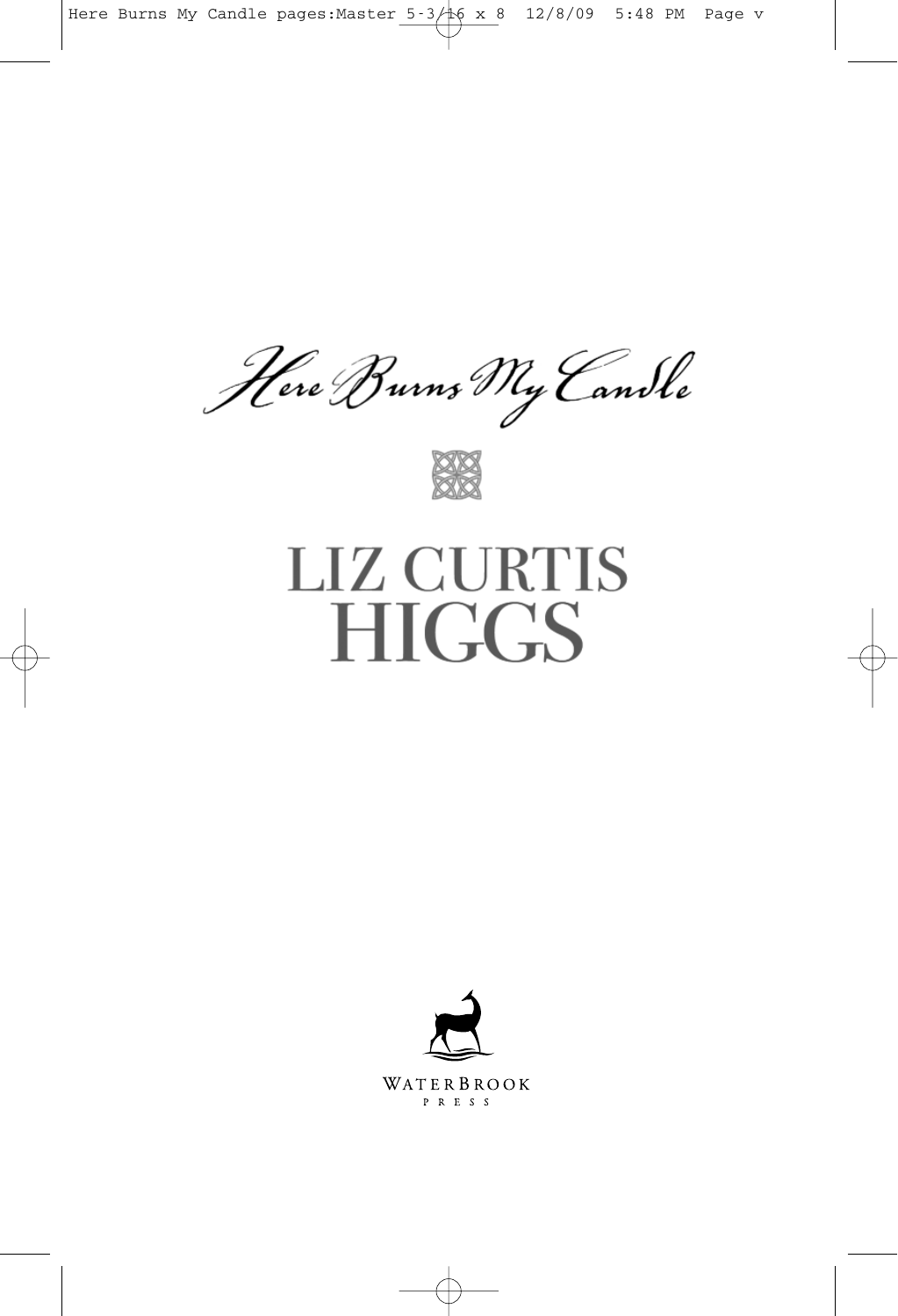HERE BURNS MY CANDLE PUBLISHED BY WATERBROOK PRESS 12265 Oracle Boulevard, Suite 200 Colorado Springs, Colorado 80921

Scripture quotations are taken from the King James Version.

The characters and events in this book are fictional, and any resemblance to actual persons or events is coincidental.

ISBN 978-1-4000-7001-5 ISBN 978-0-307-44659-6 (electronic)

Copyright © 2010 by Liz Curtis Higgs

All rights reserved. No part of this book may be reproduced or transmitted in any form or by any means, electronic or mechanical, including photocopying and recording, or by any information storage and retrieval system, without permission in writing from the publisher.

Published in the United States by WaterBrook Multnomah, an imprint of the Crown Publishing Group, a division of Random House Inc., New York.

WATERBROOK and its deer colophon are registered trademarks of Random House Inc.

Library of Congress Cataloging-in-Publication Data [to come]

Printed in the United States of America 2010—First Edition

10 9 8 7 6 5 4 3 2 1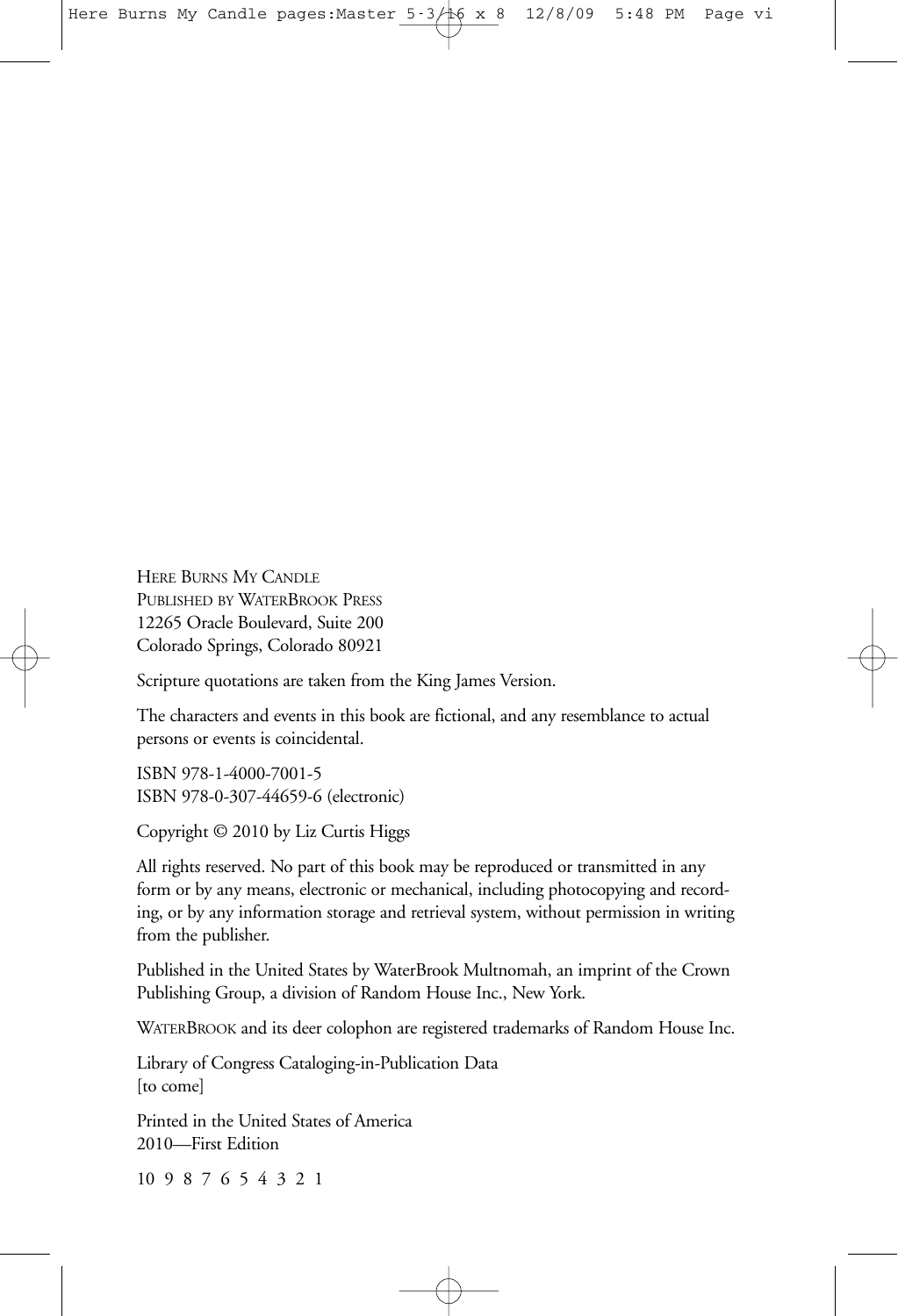*For two treasured Elizabeths in my life: Elizabeth Crawford Potts, my beloved mother, who left this world too soon, and Elizabeth Sullivan McLain Higgs, my precious daughter-in-law, who brings our family such joy.*

> *And for Bill, always and forever.*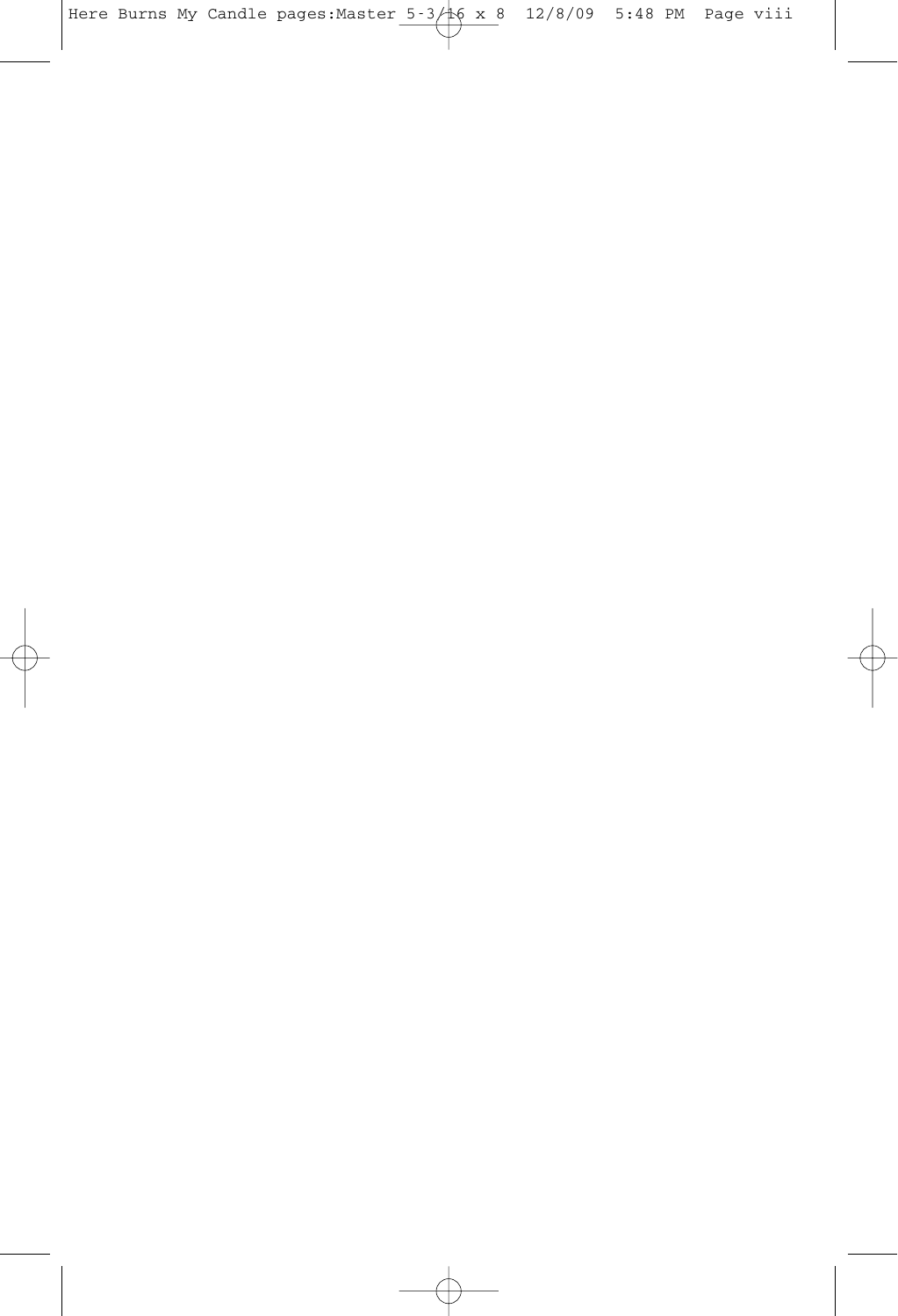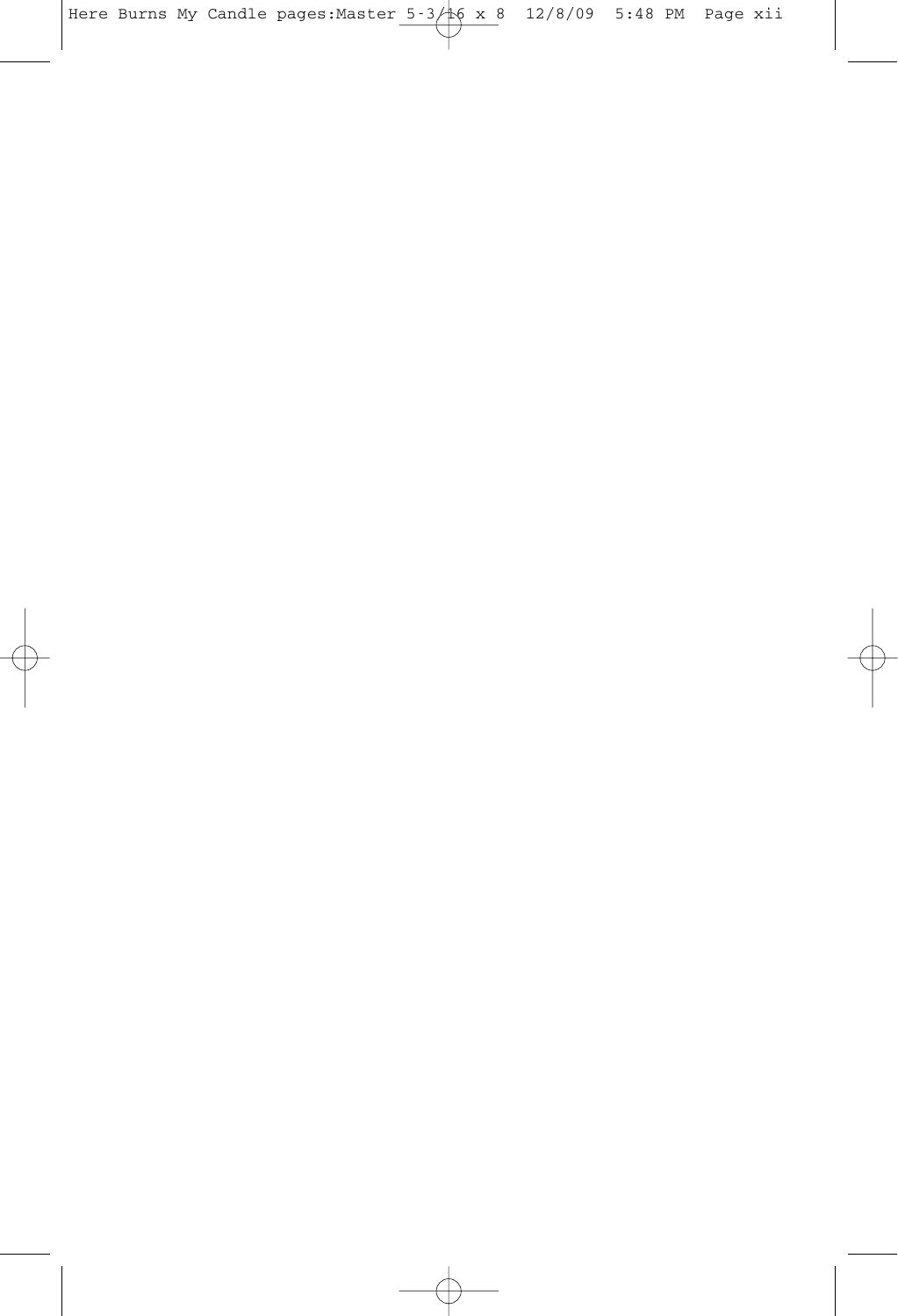## One

Night's black mantle covers all alike. Guillaume de Salluste Du Bartas

> *Milne Square, Edinburgh* 14 September 1745

*L*ady Marjory Kerr heard <sup>a</sup> frantic tapping at the bedchamber door, then her name, spoken with marked urgency.

"News from the Royal Bank, *mem.*"

*At this hour?* Marjory lifted her head from the pillow, her gaze drawn to the wooden shutters, closed for the night. The coals in the fireplace had faded to a dull glow. She squinted but could not read the clock on the mantelpiece. Had she slept at all?

"What is it, Peg?" Marjory called out.

Her maidservant answered in a breathless rush of words, "They're moving the bank's effects to the castle."

The hairs on the back of Marjory's neck rose. Transporting money and documents from the foot of New Bank Close to Edinburgh Castle involved a long climb up a winding street where brigands and thieves lurked in the shadows. The Royal Bank would never embark on so risky a venture. Not unless the day's alarming reports had proven true.

" 'Tis the *Hielanders,*" Peg whispered through the crack in the door as if the word itself might bring a hoard of savages thundering up the stair, brandishing their swords. "Folk say the rebel army will reach Linlithgow by morn."

At that, Marjory flung off her bedcovers, any notion of sleep forgotten. Linlithgow Palace was less than twenty miles west.The army was too near her door. And far too near her sons, one of whom stood ready to bear arms at the slightest provocation. Was there nothing she could say to dissuade him?

She hurried across the carpet barefooted, too distraught to hunt for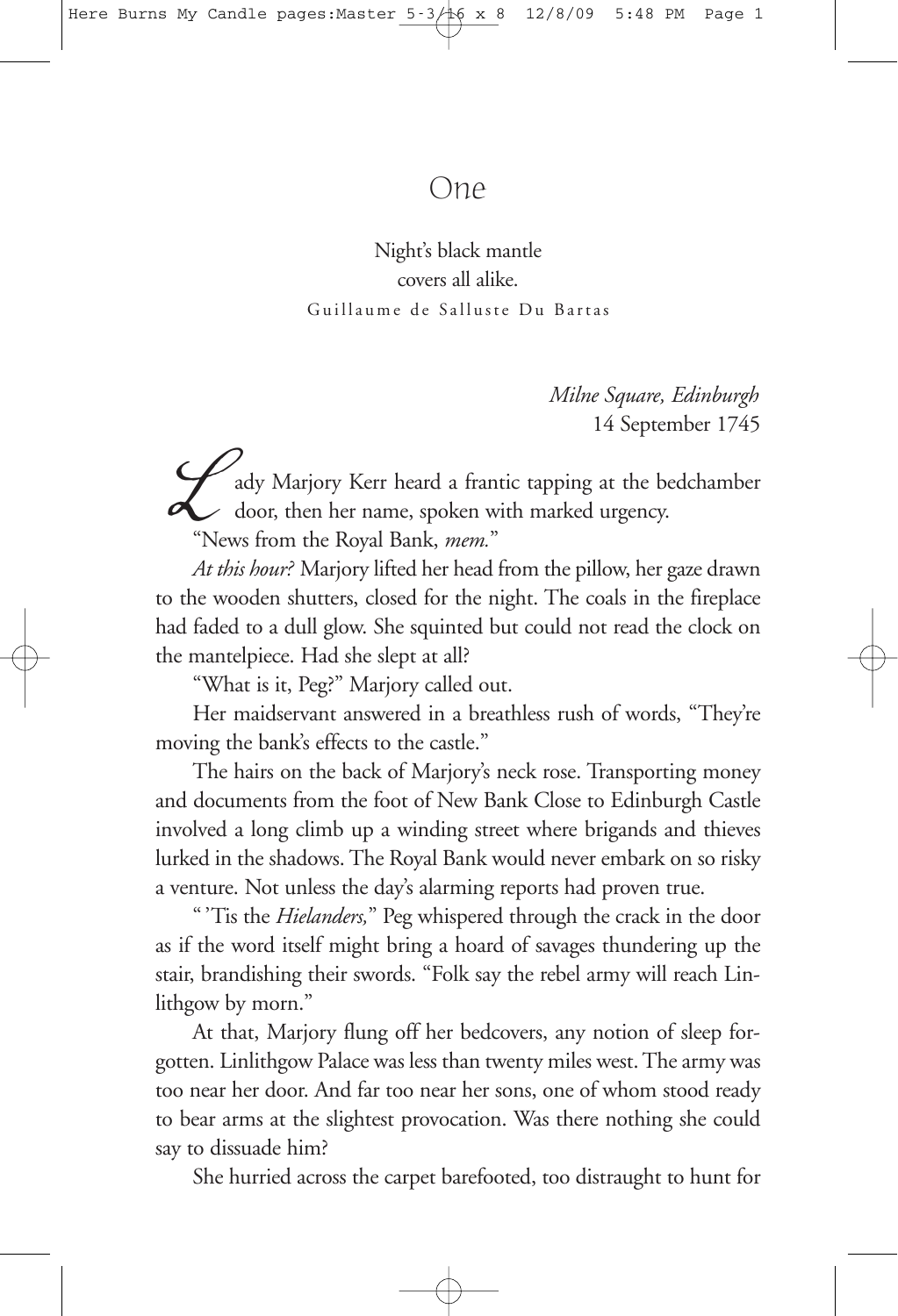her brocade slippers. All of Edinburgh had followed the ominous approach of the Highland rebels led by their bonny Prince Charlie. Determined to reclaim the British throne for his exiled father, James— *Jacobus* in Latin—the young prince and his loyal Jacobites were marching toward Scotland's capital, intent on capturing the city.

"May it not be so," Marjory said under her breath, then swept open the bedchamber door to find her maidservant perched on the threshold, her linen cap askew, her brown eyes filled with fear.

"What are we to do, *Leddy* Kerr?"

"Bolt the door at once." Marjory tightened the ribbons on her sleeping jacket, warding off the night air that seeped in, however fast the shutters. Her trembling had nothing to do with the fearsome Highlanders, she told herself. Nae, not for a moment. "Make haste, lass."

She watched Peg scurry through the darkened drawing room into the entrance hall, holding aloft her candle stub, which cast a pale circle of light on her tattered nightgown. Small for her seventeen years, with hair the color of a dull copper ha'penny, Peg Cargill was hardly a beauty. Her eyes were set unbecomingly close together, and her small nose disappeared amid a sea of freckles.

By the fire's glow Marjory caught a glimpse of herself in the silvery looking glass by her side. She quickly turned away but not before her thoughts came round to taunt her. *Hardly a beauty.* She touched her thinning crown of hair and her sagging chin, then sighed, wishing the glass offered better news. Had it not always been thus?

In her youth few gentlemen had taken note of her until they learned she was the daughter of Sir Eldon Nesbitt. Even then their gazes had fallen on her father's impressive property rather than on her unremarkable face or figure. Time had not improved matters.

Peg reappeared, bobbing a curtsy. " 'Tis done, milady."

Marjory gestured toward the adjoining chambers, where her sons and their wives had retired for the night. "Have you told the others the news?"

"Nae." A faint blush tinted Peg's cheek. "I heard them…that is… Mr. Kerr…"

"See they're not disturbed," Marjory said firmly, wanting no details.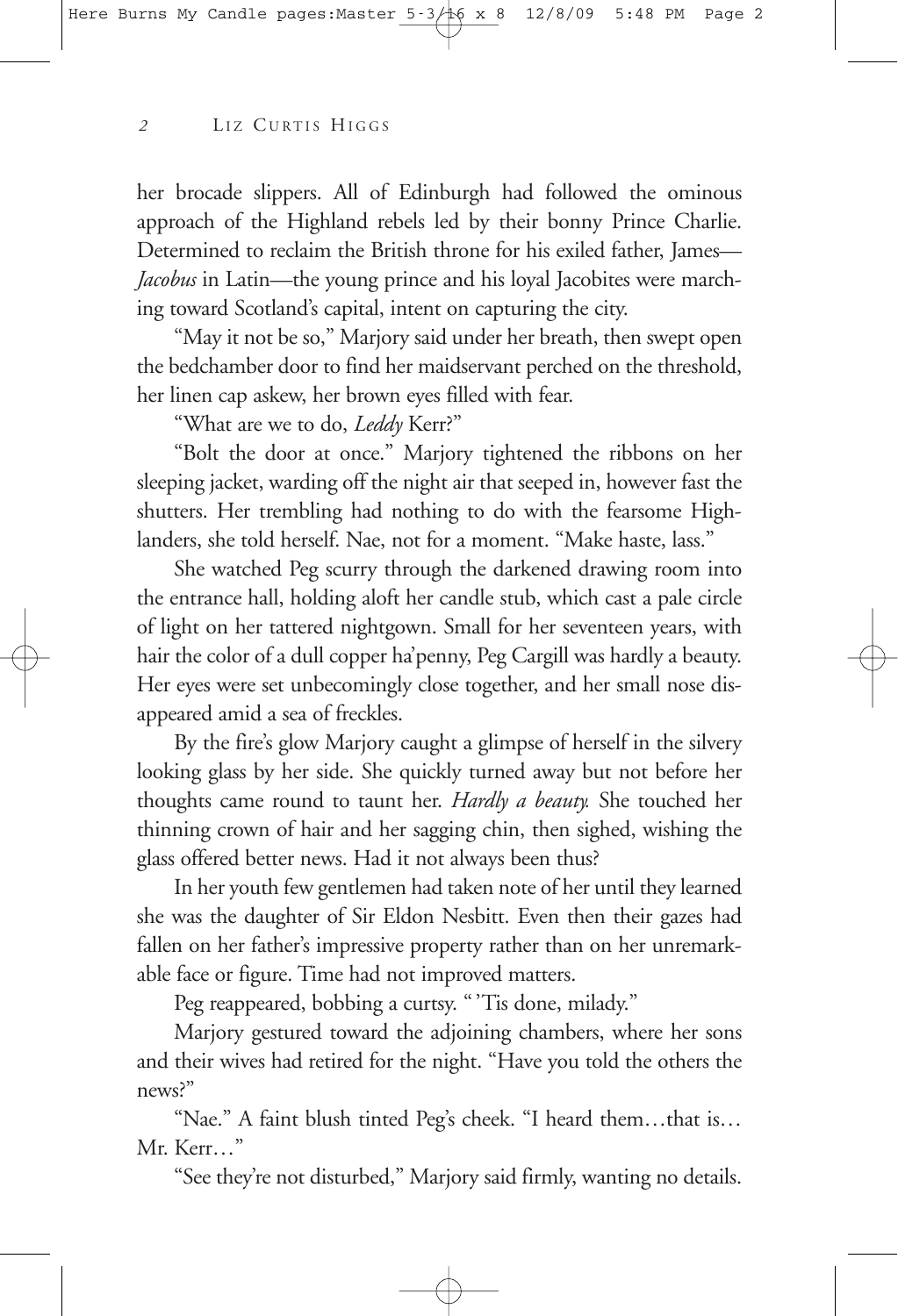"And keep the stair door bolted." She dismissed the girl with a nod, then locked the chamber door behind her. Let the Highlanders storm the crumbling walls of Edinburgh. They would not gain entrance to the Kerrs' apartments. Mr. Baillie, the merchant who owned her residence, would see to that.

Alone once more Marjory lit a candle at the fireplace, then drew a steadying breath and knelt beside the canopied bed, as if preparing to offer her nightly prayers. Instead, she reached down and loosened one of the boards along the edge of the thick, woven carpet. Her servants, even her family members, believed the Kerr fortune rested safely among the Royal Bank's effects, now bound for the castle. She alone knew the truth. Lord John Kerr had never trusted banks.

The board gave way, revealing a musty repository between the joists. Marjory bent closer, her nose wrinkling at the dank smell, her eyes seeking a cluster of leather purses in the flickering candlelight. *There.* The mere sight of them put her mind at ease. Nearly two dozen purses lay hidden beneath her chamber floor—a tribute to God's provision and her late husband's prudence.

She chose the nearest one, taking pleasure in its weight before slowly emptying the purse onto her bedding. One hundred gold guineas poured out, each coin stamped with the profile of her sovereign, King George. Marjory counted the lot, then set aside a few guineas for the coming week's expenses and returned the bulging purse to its nesting place.

Greengrocers and fishmongers expected payment upon purchase. But mantua makers gladly extended credit if the Kerr women might display their gowns at the next public ball. Although a nervous town council might demand its citizens remain withindoors, ending their festive Thursday evenings at Assembly Close…

#### *Nae, surely not!*

Marjory sank onto the edge of her bed with a soft groan. What a dreary social season lay ahead with the rebel army afoot! No weekly visits to Lady Woodhall's drawing room to share cups of tea and savory tidbits of gossip. No rainy afternoons spent with Lady Falconer, listening to country airs sung by a daughter of the gentry. No rounds of whist in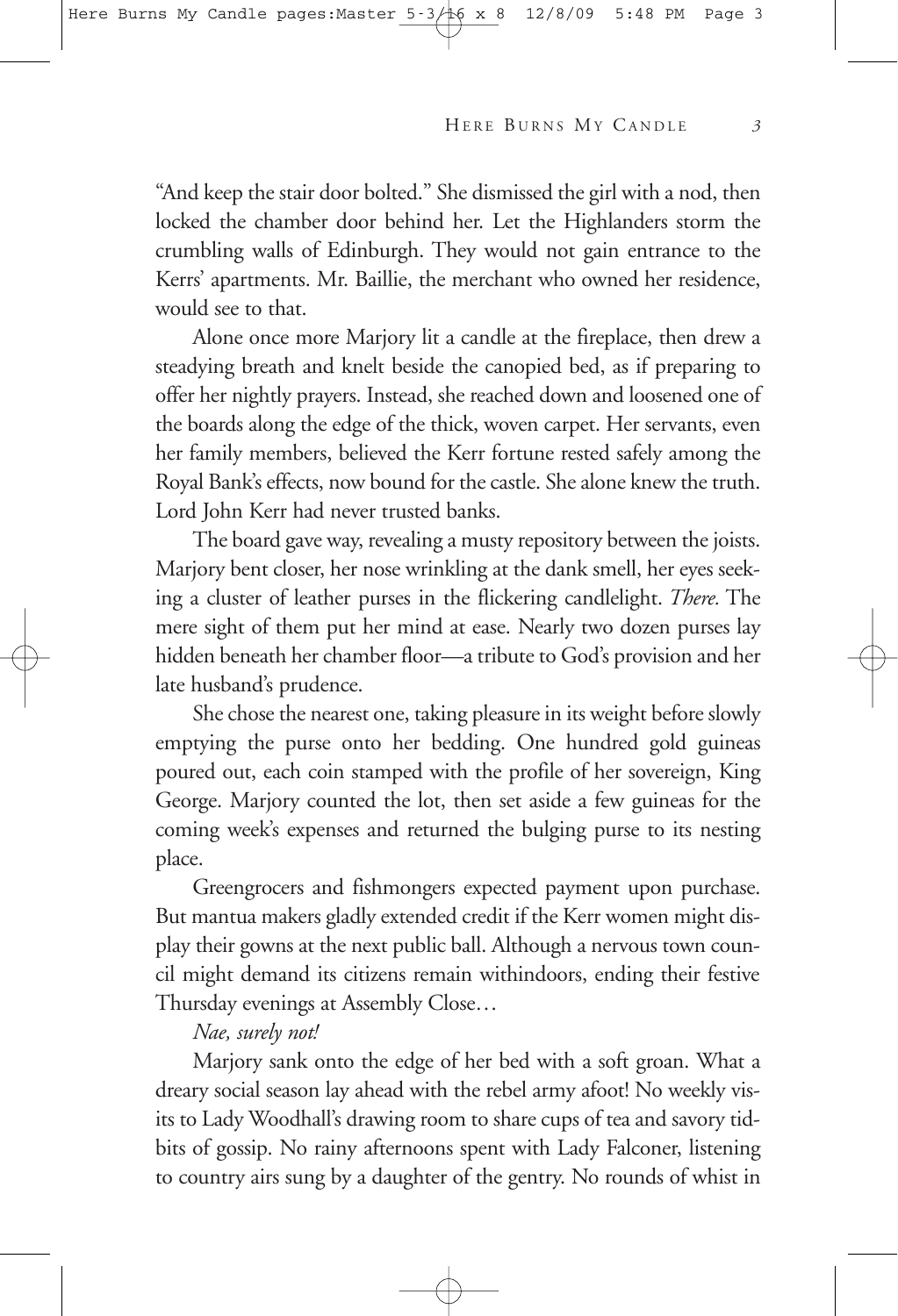the affable company of Lord Dun. Nothing but royalist dragoons patrolling the High Street, bayonets at the ready.

A sharp knock at the adjoining bedchamber door made her jump, nearly spilling the handful of guineas from the bed onto the carpet. "Who is it?" she asked, unhappy with herself for sounding frightened.

"Donald," came the low reply.

Lightheaded with relief and grateful for his company, Marjory deposited the money on her dressing table and ushered her older son within, then closed the door as quickly as she'd opened it. With no central hallway in their apartments, each room had adjoining doors, one chamber leading to the next. Even among Edinburgh's wealthiest residents, privacy was rare.

"Forgive the intrusion, Mother." He looked down at her, candle in hand, his smooth brow gleaming. The cambric loosely tied at his neck could not hide the sharp lines of his collarbones. Ten years of dining on Edinburgh's finest mutton and beef, and still his frame remained as slender as a youth's. " 'Tis late, I know," he apologized.

"The hour matters not." Marjory touched his cheek affectionately, struck afresh by the family resemblance. Donald had the same long nose Lord John once had, the same thin-lipped smile. "Look how the father's face lives in his issue," she quoted, testing him. It was a favorite pastime between mother and son.

"Ben Jonson," he answered, naming the playwright without hesitation.

Few gentlemen in Edinburgh were better read than Lord Donald. She'd made certain of it. Heir to the Kerr title and lands, he'd proven himself an attentive son and a faithful husband. If he was not yet a doting father, that was no fault of his.

"Still in your boots," Marjory observed. "I thought you'd be long to bed by now."

The corners of his mouth twitched. "I will be shortly." He scanned the chamber, his gaze finally landing on the pile of coins glimmering in the candlelight. "Do you think it wise to leave your gold where anyone might find it?"

Donald not only looked like his father; he sounded like him. Mar-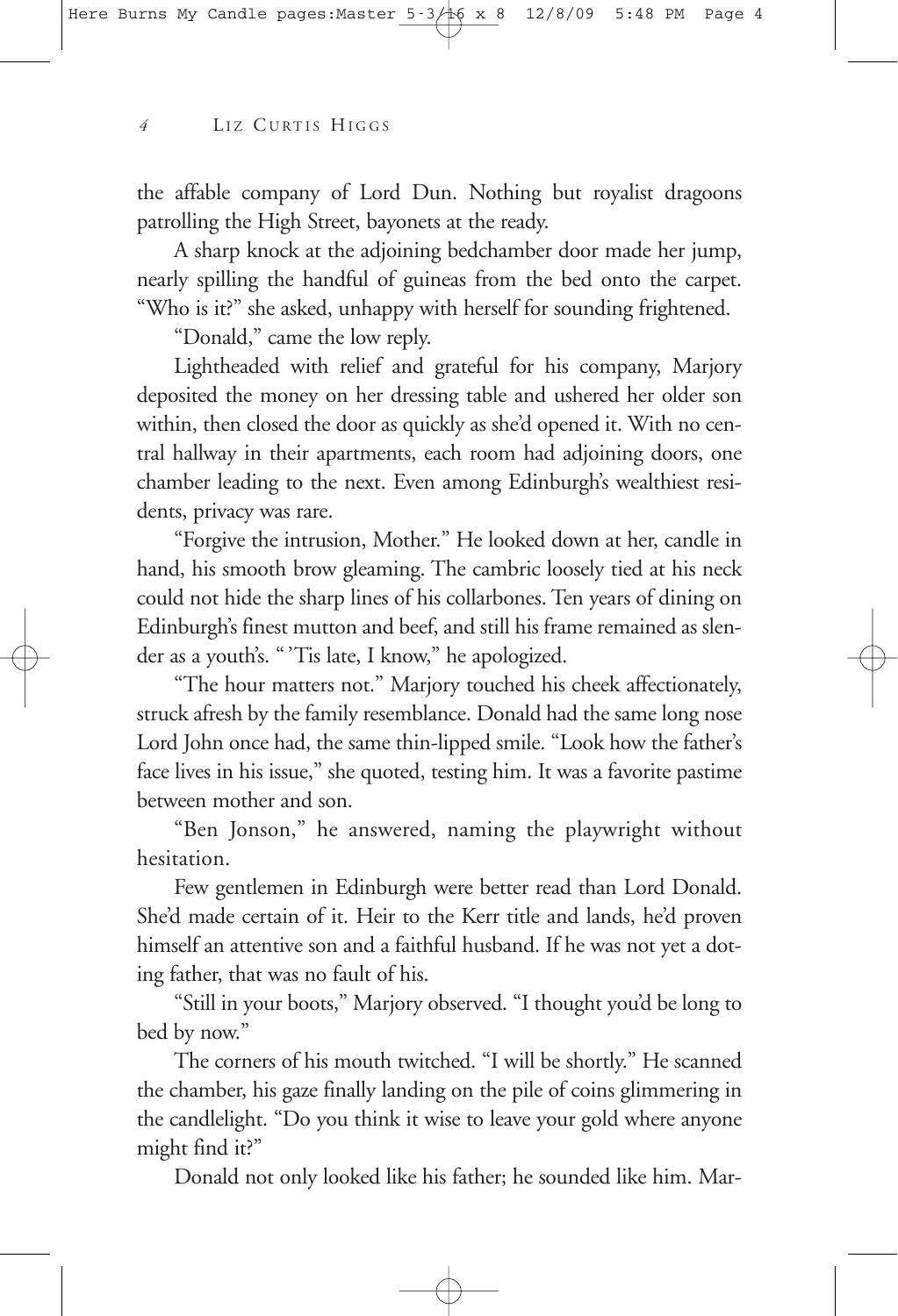jory swept the coins into her silk-fringed reticule and pulled the drawstrings taut. "We have far greater worries this night. The rebel army is nearing Linlithgow."

"*Aye,* Gibson told me." The stoic Neil Gibson, manservant to the household, took pride in keeping Donald and his younger brother well groomed and well informed. "I've come to put your mind at ease, Mother."

"I see." She chose her next words with care, keeping her tone light. "Does that mean you'll not be joining the Gentlemen Volunteers?" She watched his blue eyes for a flicker of interest. Hundreds of young men had enlisted in support of the royalist troops, many from Edinburgh's finest families. Lord willing, her sons would not be numbered among the recruits.

"I've no such plans," Donald confessed, "though I cannot speak for Andrew. You know his penchant for flintlock muskets."

She did know, much as it grieved her. Lord John had urged their second son to pursue a career in the military, despite her motherly protests. Pistols, swords, and a dozen French muskets decorated Andrew's bedchamber walls. Even walking past his many weapons unnerved her. Monsieur Picard, their fencing master, had trained thelads well. But he'd done so for sport, not for battle.

That very afternoon Andrew had observed the Volunteers drilling in the College Yards. Marjory had counted the hours until he returned home for supper, then listened with a heavy heart as he regaled the family with stories of grizzled sergeants marching the lads through their paces. "Have no fear," Andrew had said soothingly at table. "The Lord Provost took no notice of me, Mother."

She was unconvinced then and even less so now, with his older brother paying a late-night visit. "I have your word?" she prompted Donald. "You'll not encourage Andrew to take up arms against the Highland rebels?"

He brushed aside her concerns. "Whatever you say."

Donald began circling her chamber, with its oil paintings and Chinese porcelain, its silk bed hangings and red lacquer commode. Piece by piece she'd had her favorite *plenishings* delivered from Tweedsford, their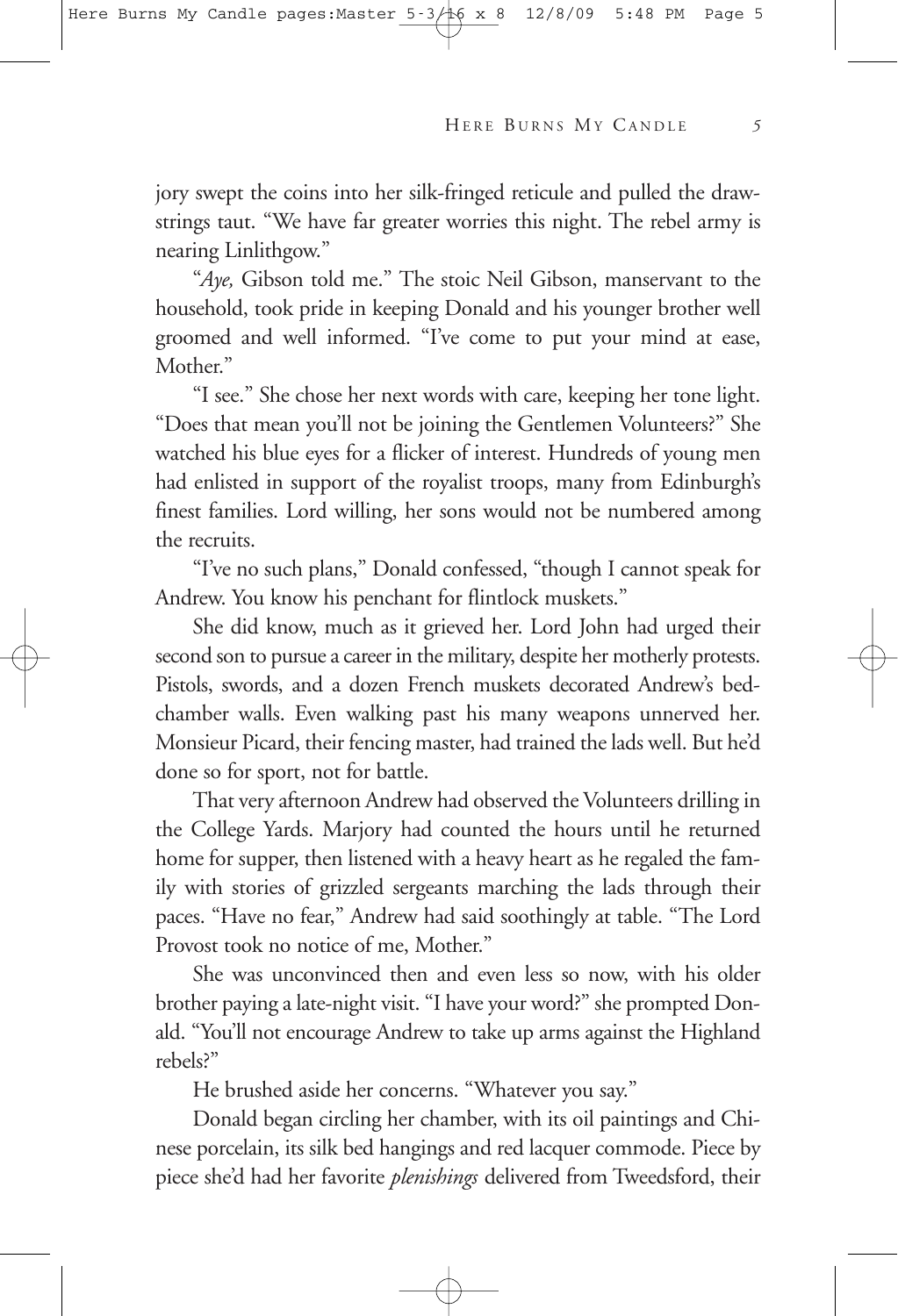estate in the Scottish Borders, until their rented Edinburgh rooms were filled to bursting.

When Donald paused at one of her windows and unfastened the painted shutter, Marjory's breath caught. Might a Jacobite spy be abroad at this hour? Pale and fair-haired, Donald would be easily spotted from the High Street below.

"No moon in sight," he observed, resting his forehead lightly on the glass. "No Highlanders either."

"They'll arrive soon enough." Marjory extinguished the candle by her bed, shrouding the room in darkness. "Sleep while you can, Donald. And keep that bonny wife of yours close at hand."

"Aye." The smile in his voice was unmistakable. "So I shall."

He left by way of the drawing room door rather than the one leading to his bedchamber. Bound for the kitchen, no doubt. He'd eaten very little at supper. Mrs. Edgar, their housekeeper, would not let him retire on an empty stomach.

Marjory closed the shutters, then returned to bed, determined to sleep however dire the news. Her beloved sons were safe beneath her roof. Nothing else mattered.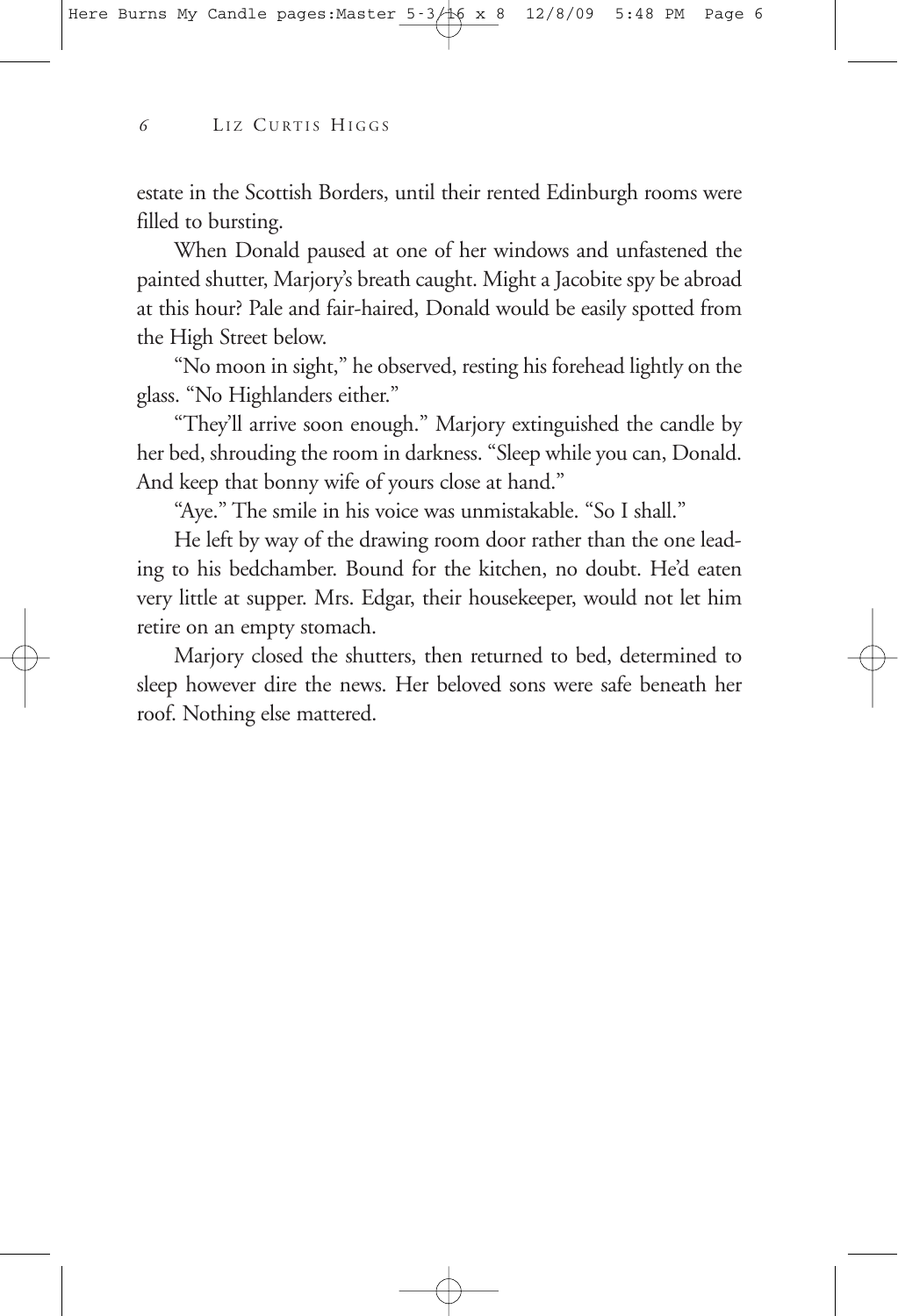## Two

For Donald was the brawest man, And Donald he was mine. Ro b ert Bu r n s

*L*ady Elisabeth Kerr pushed her sewing needle through the thick wool, straining to hear the conversation next door. She could not fault Donald for visiting his mother's chamber. Even the Dowager Lady Kerr needed reassuring on so unsettling a night. Alas, little sound traveled through the thick blanket of books that lined their bedchamber walls. Whatever Donald and his mother were discussing was lost to her.

Nor could she hear Andrew and Janet in the other adjoining chamber, for which Elisabeth was exceedingly grateful. The couple, married only six months earlier, was determined to present the dowager with her first grandchild. "You've had two years to produce an heir," Janet had chided Elisabeth on the eve of her March wedding. "Now 'tis our turn."

What response could Elisabeth offer when her empty womb spoke on her behalf?

*Nae.* She pressed her silver thimble more firmly in place, refusing to dwell on the subject. A healthy woman of four-and-twenty had little cause for alarm. Surely a child would come in due season: a wee son to match her *braw* Lowlander with his high forehead and intelligent eyes.

Elisabeth drew the thread taut, pulling the button shank against the fabric. Not for Lord Kerr the new fashion of ending a gentleman's coat buttons at his waist. Instead, he insisted on an unbroken line of pewter buttons, neck to hem. Reaching for her scissors, she breathed in the night air, moist with the promise of rain. A fire burned low in the grate, barely dispelling the autumn chill. Peg would appear at dawn with fresh coals. Until then, Elisabeth counted on her husband to warm her hands and feet. "And your bonny nose," Donald often teased, capturing the soft tip between his slender knuckles.

Though she considered her nose overlong, Donald deemed it patrician. "You've the finest profile of any lady in Scotland," he'd told her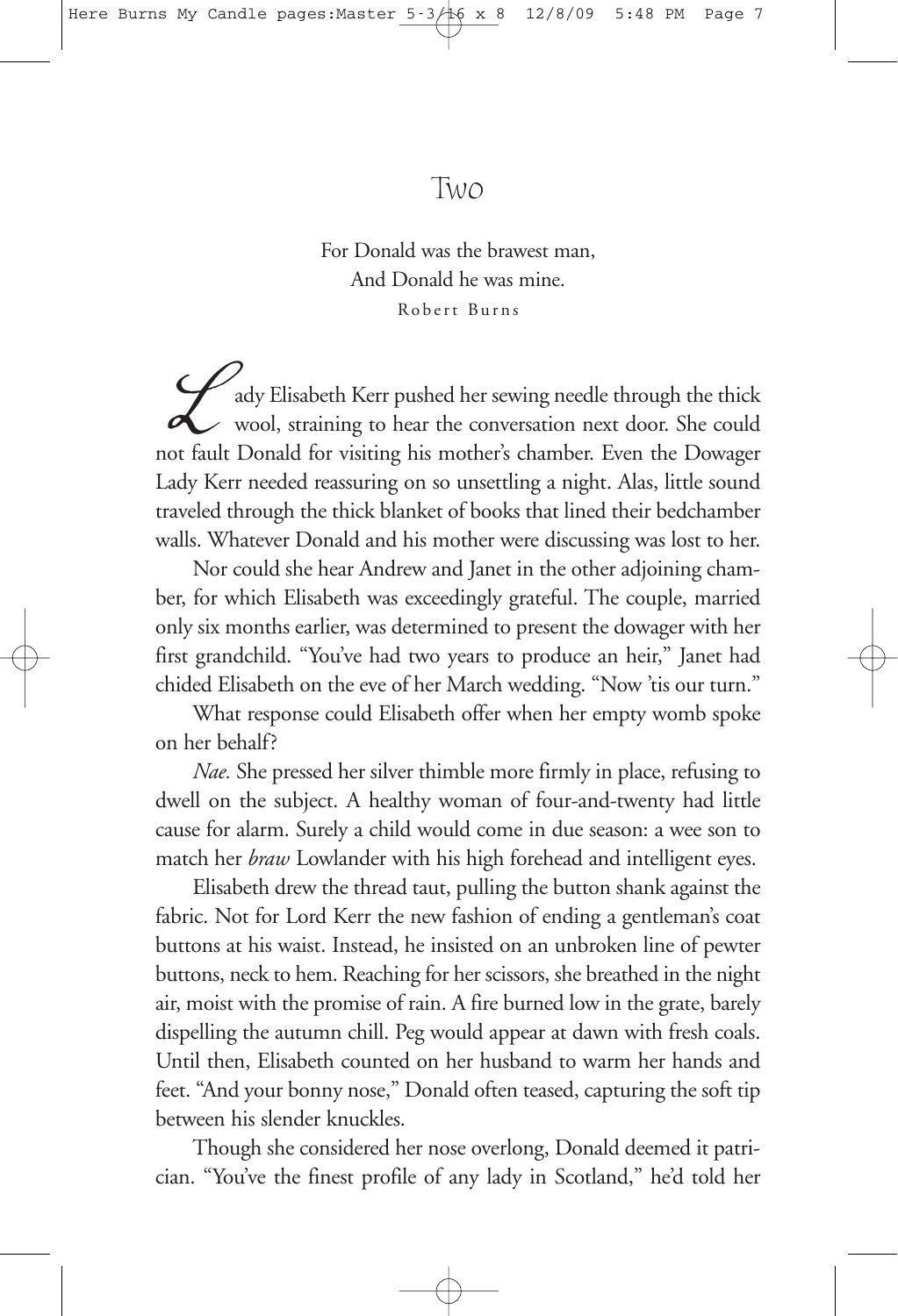only that morning. "To prove it, I shall have a cameo engraved in Paris, carved from the largest queen conch shell my guineas can buy." Her husband enjoyed making extravagant promises. Sometimes he even kept them.

Elisabeth looked up at her new lavender satin gown, pressed and waiting for the Sabbath and hanging from an ornate hook. It was a belated gift from Donald, meant for her May birthday but not delivered until Wednesday last. The sleeves were generously trimmed with two layers of the finest lace, the pleated embellishments on the bodice were made of silk gauze, and the ivory-trimmed stomacher was richly decorated with tiny buttons.

" 'Tis a rare beauty," Donald had commented. "Like you, my love."

He'd beguiled her from the first, strolling into Angus MacPherson's tailoring shop one bright September day, seeking a new velvet coat. She was there by chance, delivering a customer's waistcoat she'd embroidered to earn a bit of silver. In Donald came, with his regal height and polished manners, a long queue of powdered hair curling down his back. Unwittingly, he'd praised her handiwork. "No man embellishes a buttonhole more cleverly than you do, MacPherson."

Angus had quickly confessed, " 'Tis not my own skill with a needle that produced those fine stitches. Rather, Miss Ferguson here is to be commended."

Elisabeth still remembered Donald's frank appraisal. Some men found her height daunting. Lord Kerr's reaction was quite the opposite, his approval evident when his level gaze met hers. "You've the bearing of a queen, milady. Did I not see you at the Tron Kirk on the Sabbath last, seated with Mrs. Effie Sinclair of Blackfriars Wynd?" When she inclined her head, his smile broadened. "Ah, just as I thought. You are under her tutelage, then. A more respectable lady cannot be found in all of Edinburgh."

In a few short months Donald had won her heart. Not with his considerable wealth, his impressive title, or his handsome face. Rather, he treated her as an equal, discussing books, music, and society as if Elisabeth had grown up in a gentleman's household and could manage her end of the conversation. Somehow, she did.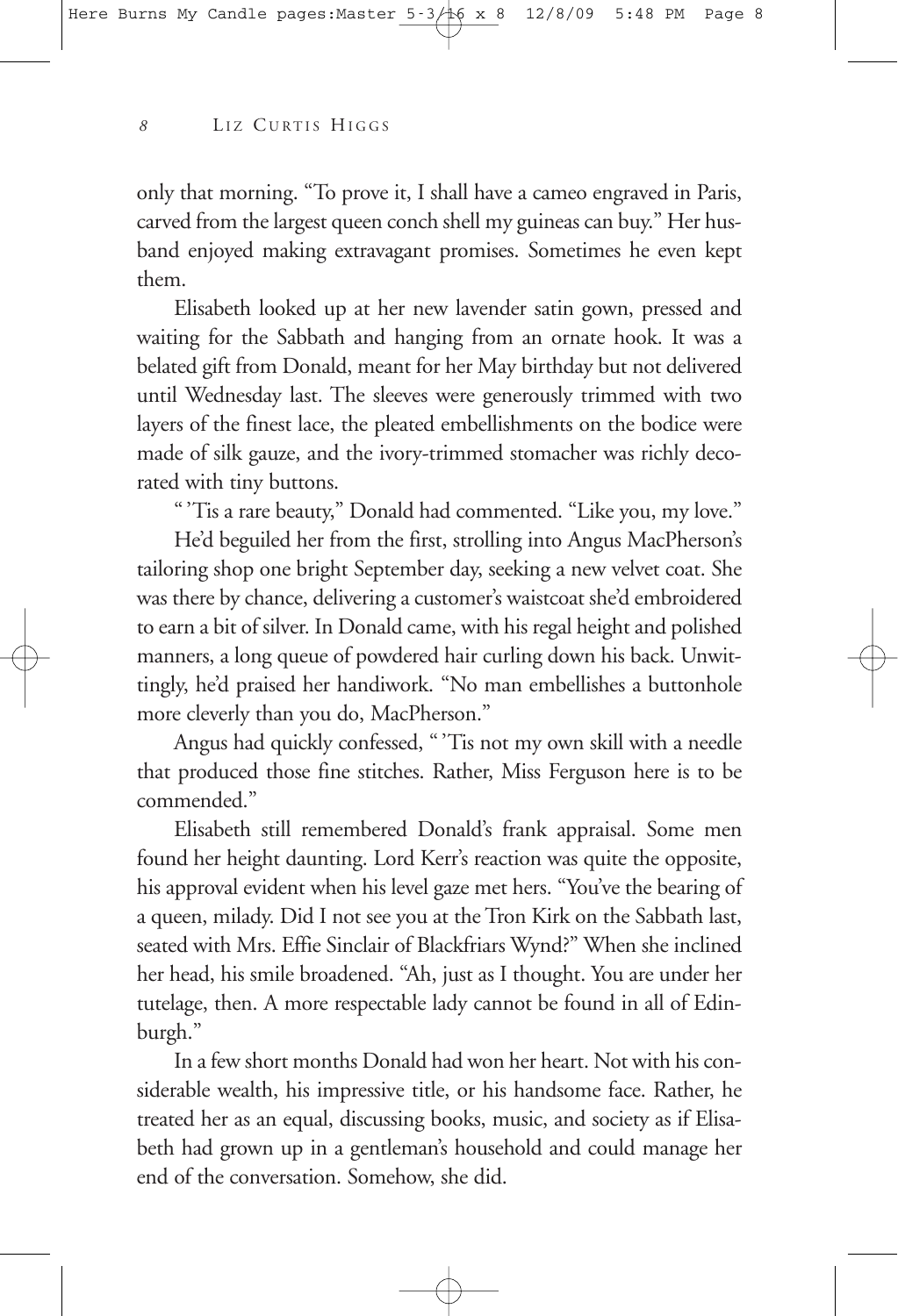That Yuletide Donald had ignored his mother's wishes and married her, Elisabeth Ferguson, a humble weaver's daughter. "Not to spite the Dowager Lady Kerr," he'd insisted, though he'd certainly done so. "I want you by my side, my bonny Highland Bess. To have and to hold, a wife good and true."

His tender words had burrowed deep inside her, crowding out the murmured warnings, the whispered concerns voiced by others. *Lord Kerr has a mistress. Two, some say. Guard your heart, for he'll not honor his vows.*

Elisabeth's hands stilled, the pewter button cold beneath her thumb. Doubt crept in once more, pervasive as the evening fog, clouding her thoughts. Donald had changed since then, had he not? This husband she loved and trusted with all her heart?

Season after season she'd pushed aside her fears, ignoring the faint rumors that ebbed and swelled in the street and on the stair, hinting at red-headed widows and comely maids. She'd had no reason to believe them, not when Donald was so attentive. He'd never come home bearing another woman's scent or tasting of another woman's kisses. Nor had she found a lady's handkerchief tucked in his pocket or a suspicious strand of hair caught in the fibers of his waistcoat.

But on Thursday last at Assembly Close when he'd danced the allemande with the Widow Montgomerie, a ripple had moved through the room. Heads turned. Eyebrows lifted. Voices whispered. Elisabeth had feigned indifference, keeping her smile firmly in place from first note to last and reclaiming her husband when the music ended.

She'd said nothing to him, certain the gossips were wrong. Though dalliances were common among the peerage, Lord Donald was cut from a different cloth. If he admired a woman in passing, Elisabeth praised her too, rather than give envy a toehold. When others fluttered their fans at Donald, she drew him closer, reminding herself that, come day's end, she alone would have the pleasure of his company.

However improper Donald's behavior might have been before their wedding, he did his duty by her now, did he not? Her skin warmed at the thought. *Aye, you certainly do, my love.*

While her diminishing candle measured the time, Elisabeth worked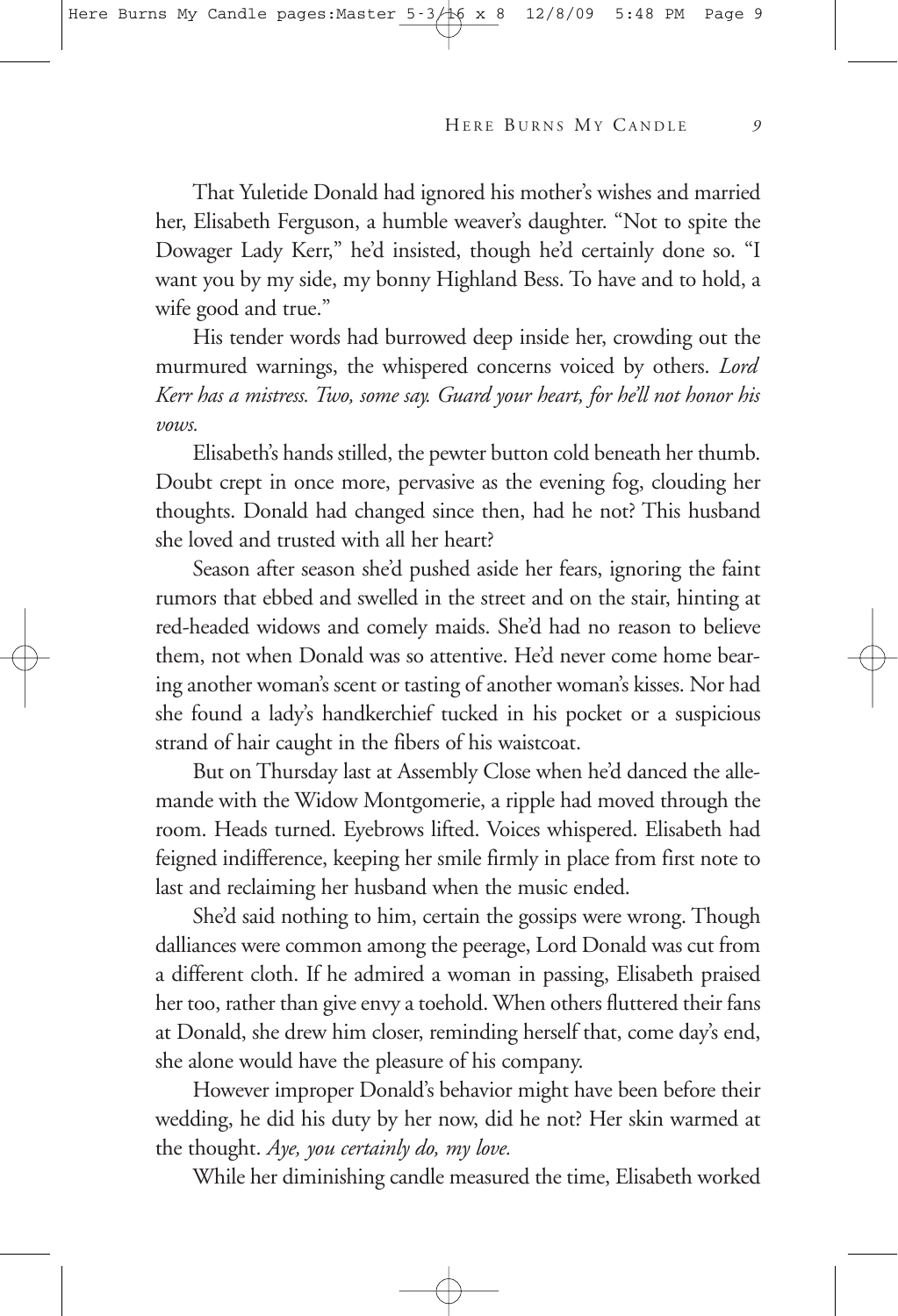at a steady pace and waited for Donald to return. Clearly the dowager needed more attention that evening than Elisabeth had imagined. Or perhaps Donald had wandered off to the kitchen, hungry for a slice of cold mutton.

Finished at last, she draped the damask coat across Donald's desk chair, hoping he might notice and be pleased. Her bedside candle flickered as the night wind found its way round the shutters. The hour was late indeed. Shivering, Elisabeth slipped beneath the covers and fixed her gaze on the adjoining chamber door, certain Donald would not tarry much longer.

At long last the bedchamber door creaked open. Donald stepped within, the amber light from the hearth gilding his features. Her husband wore his seven-and-twenty years well, with a noble air and a rakish grin.

"Come to bed," she beckoned him, stretching out her hand as he crossed the room. "The Sabbath dawn is almost upon us."

"'Tis five hours hence," he protested, sitting long enough to pull off his boots, then abandoning his clothes on the floor in a heap. He wet his thumb and forefinger and snuffed the candle with a deft touch. "I had in mind how we might spend one of those hours."

She smiled into the darkness. "Oh?"

In an instant he lay by her side, enveloping her in his warmth. " 'Tis all your fault, dear Bess." His voice was low and tender as a caress. "I have a weakness for beautiful women."

"Is that so?" She smoothed her hand across his wheat-colored hair, cropped short to accommodate his wig, and discovered the fine strands were damp and cool, as if he'd been out of doors. Impossible, of course. He'd gone no farther than the next room. The familiar scent of him, the welcome sensation of his rough cheek against her skin dismissed any niggling concerns.

"I thought you might never come to bed," she scolded him lightly. "Did you satisfy her?"

He hesitated. "Beg pardon?"

"Your mother. Did you allay her concerns?"